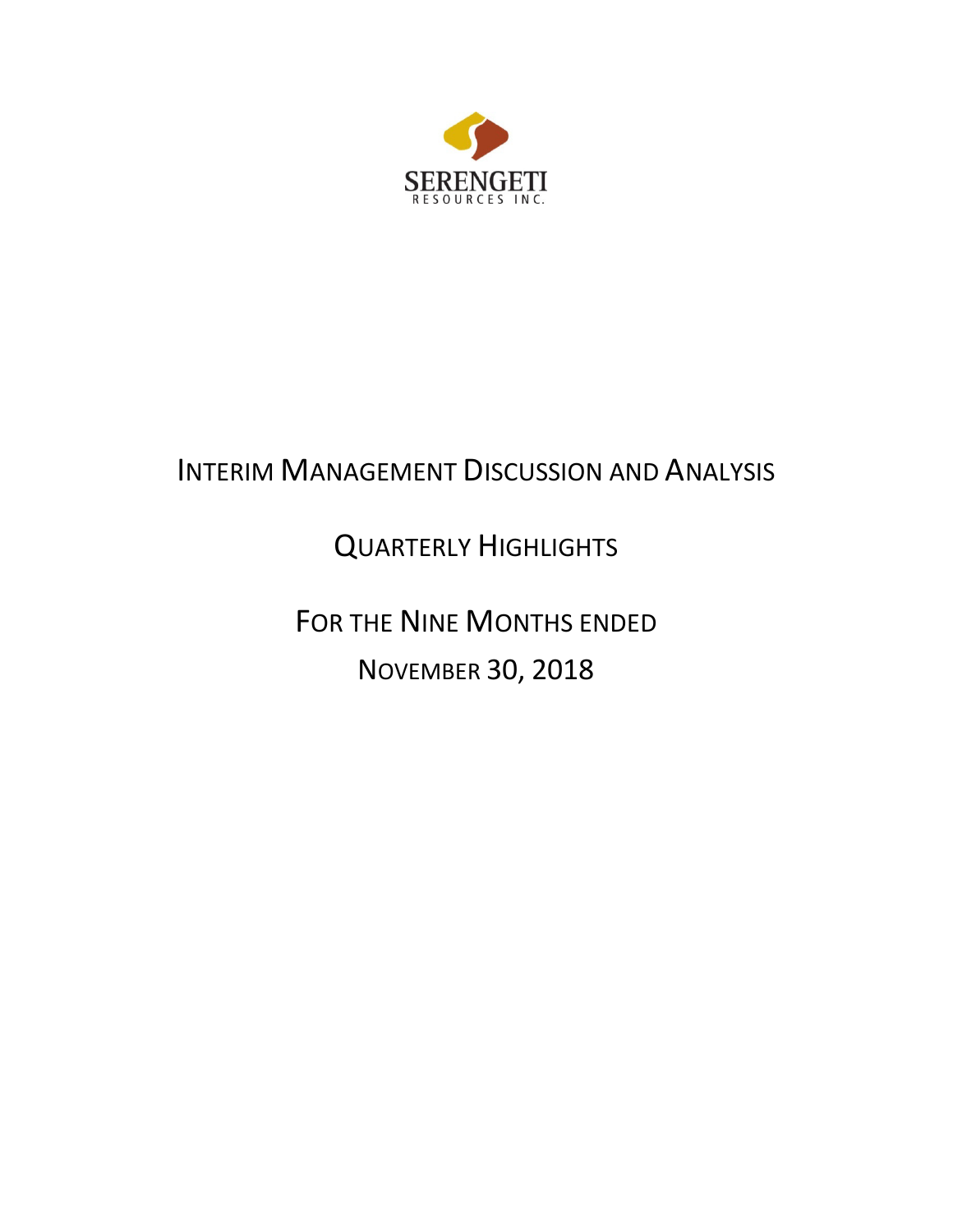### **INTRODUCTORY COMMENT**

Serengeti Resources Inc. is a junior mineral exploration company listed on the TSX Venture Exchange under the trading symbol "SIR". The Company's exploration strategy emphasizes copper-gold projects in the Quesnel Trough of British Columbia, including the advancement of Kwanika – its principal resource-stage property, which is now held indirectly through its majority shareholding in Kwanika Copper Corporation, a related joint venture company. This Management Discussion and Analysis ("MD&A") is dated January 11, 2019 and discloses specified information up to that date. Serengeti is classified as a "venture issuer" for the purposes of National Instrument 51-102. This MD&A should be read in conjunction with the Company's condensed consolidated interim financial statements for the nine-month period ended November 30, 2018, which are prepared in accordance with International Financial Reporting Standards as issued by the IASB applicable to interim financial statements.

Throughout this report we refer from time to time to "Serengeti", "the Company", "we", "us", "our" or "its". All these terms are used in respect of Serengeti Resources Inc. which is the reporting issuer in this document. *We recommend that readers consult the "Cautionary Statements" on the last page of this report.* 

During the nine months ended November 30, 2018, Serengeti had two principal areas of focus: advancement of its flagship Kwanika copper-gold resource-stage project located in British Columbia and maintenance of its extensive portfolio of properties in the Quesnel Trough of British Columbia.

# **HIGHLIGHTS**

## **FINANCIAL CONDITION**

The Company ended the nine-month period with a working capital position of \$334,603 compared to \$315,580 at February 28, 2018.

During May and June 2018, Company carried out a warrant exercise incentive program (the "Incentive Program") designed to encourage the early exercise of up to 3,306,000 of its outstanding unlisted warrants (the "Warrants"). The Warrants, exercisable at a price of \$0.15 per common share until August 5, 2018, were originally issued by the Company as part of a unit private placement financing which closed on August 5, 2016. Pursuant to the Incentive Program, the Company offered an inducement to each Warrant holder that exercised their Warrants during a 20 calendar-day early exercise period, by the issuance of one additional share purchase warrant for each warrant early exercised. Each new warrant (the "Incentive Warrant") entitled the holder to purchase one additional common share of the Company for a period of 18 months from the date of issuance of such Incentive Warrant, at a price of \$0.22. In connection with the Incentive Program, 2,200,000 warrants at an exercise price of \$0.15 were exercised for gross proceeds of \$330,000.

During the period ended November 30, 2018, an additional 1,470,000 warrants at exercise prices ranging from \$0.05 to \$0.22 were exercised for gross proceeds of \$91,240.

During the period ended November 30, 2018, 1,950,000 options were exercised for gross proceeds of \$154,250.

The Company is in the process of completing a Preliminary Feasibility Study ("PFS") on its Kwanika property that is funded by its joint venture partner. In addition, the Company has sufficient cash on hand to fund operations for the next twelve months. The Company's continuation as a going concern is dependent upon successful completion of the PFS on its Kwanika property and its ability to attain profitable operations to generate funds and/or its ability to raise equity capital or borrowings sufficient to meet its current and future obligations. Although the Company has been successful in the past in raising funds to continue operations, there is no assurance it will be able to do so in the future.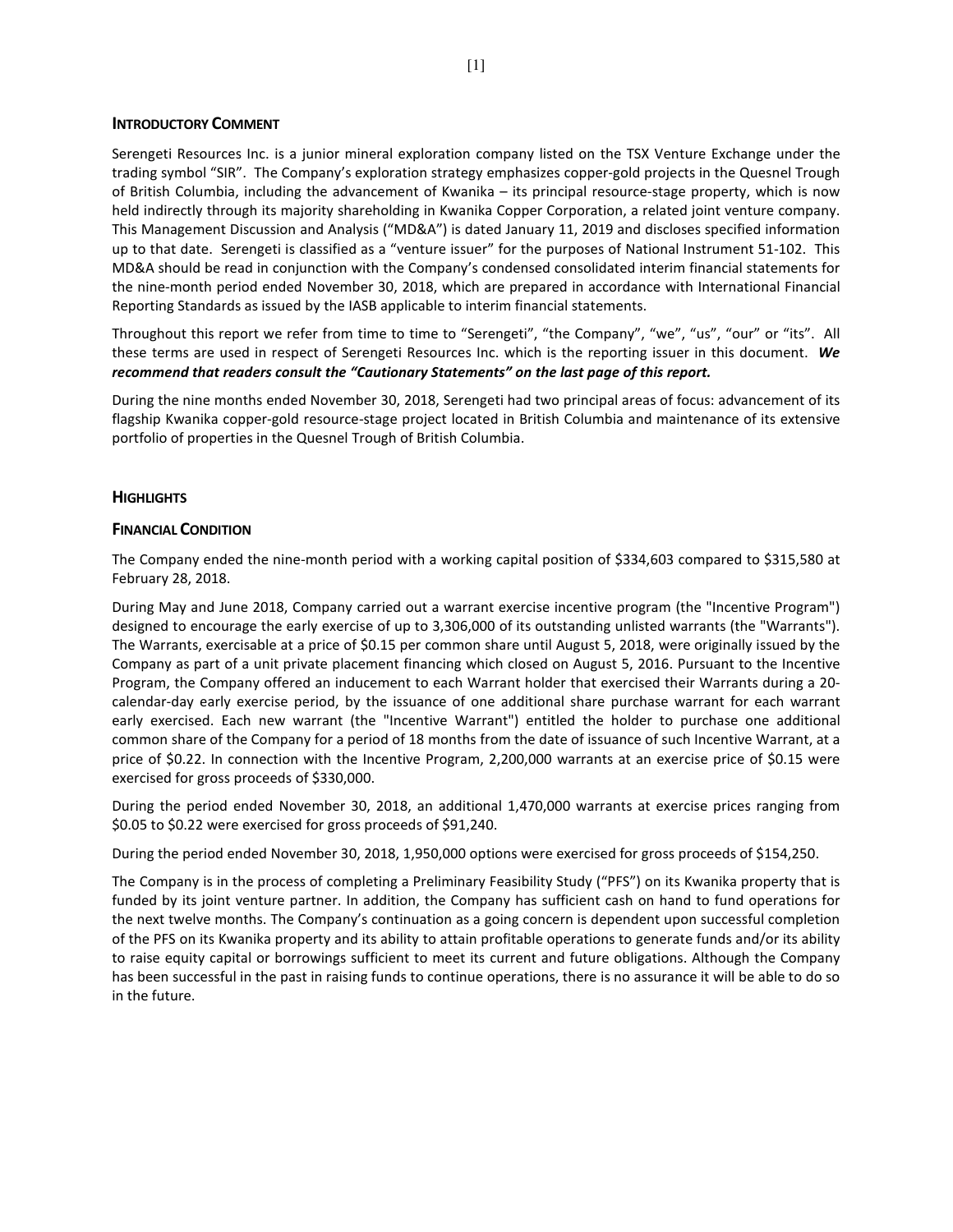### **FINANCIAL PERFORMANCE**

## **EXPENSES AND NET LOSS**

For the quarter ended November 30, 2018, the net loss was \$180,368 compared to \$2,112,344 for the quarter ended November 30, 2017, a decrease of \$1,931,976. The decrease is principally attributable to:

- A decrease in impairment of \$1,841,910 related to the impairment recorded on the Kwanika property prior to its transfer to the joint venture in the quarter ended November 30, 2017;
- Management fee income of \$44,847 recorded in the current quarter related to the operator fee earned on the Kwanika project;
- A decrease of \$66,400 in corporate development costs in the current quarter due to the consulting fees paid in relation to the Kwanika joint venture in the quarter ended November 30, 2017.

For the period ended November 30, 2018, the net loss was \$718,419 compared to \$2,381,282 for the period ended November 30, 2017, a decrease of \$1,662,863. The decrease is principally attributable to:

- A decrease in impairment of \$1,716,657 due to the impairment recorded on the Kwanika property prior to its transfer to the joint venture in the period ended November 30, 2017;
- Management fee income of \$176,107 recorded in the current period related to the operator fee earned on the Kwanika project;
- A decrease of \$66,400 in corporate development costs in the current quarter due to the consulting fees paid in relation to the Kwanika joint venture in the quarter ended November 30, 2017.

These decreases in net loss were partially offset by an increase in share-based payments expense of \$220,711 for the period ended November 30, 2018, related to the issue of 1,800,000 stock options in the current period.

# **CASH FLOWS**

The Condensed Consolidated Interim Statements of Cash Flows shows that the net cash position of the Company decreased by \$470,282 in the nine-month period ended November 30, 2018. This decrease is attributable to \$520,251 of cash consumed in operations and \$574,426 for expenditures on exploration and evaluation assets. These cash outflows were partially offset by proceeds from the exercise of warrants and stock options for net cash proceeds of \$561,871and the transfer of reclamation deposits to KCC for cash of \$62,524.

# **LIQUIDITY AND CAPITAL RESOURCES**

Our working capital position is addressed above in the section Financial Condition and we believe we have adequate working capital to conduct our operations for the balance of the current fiscal year. We are in a position to meet our current obligations as they become due.

# **MAJOR OPERATING MILESTONES**

### **Joint Venture – Kwanika Copper Company**

On November 24, 2017, Serengeti completed a transaction whereby Serengeti, POSCO DAEWOO Company ("PDC") and Kwanika Copper Company ("KCC") (formerly known as Daewoo Minerals Canada Company) signed a definitive joint venture agreement (the "JVA") for the exploration and development of the Kwanika property (the "Project"). Pursuant to the JVA, the respective interests of Serengeti and PDC in the Project have been transferred to KCC, which will serve as the vehicle for the joint venture.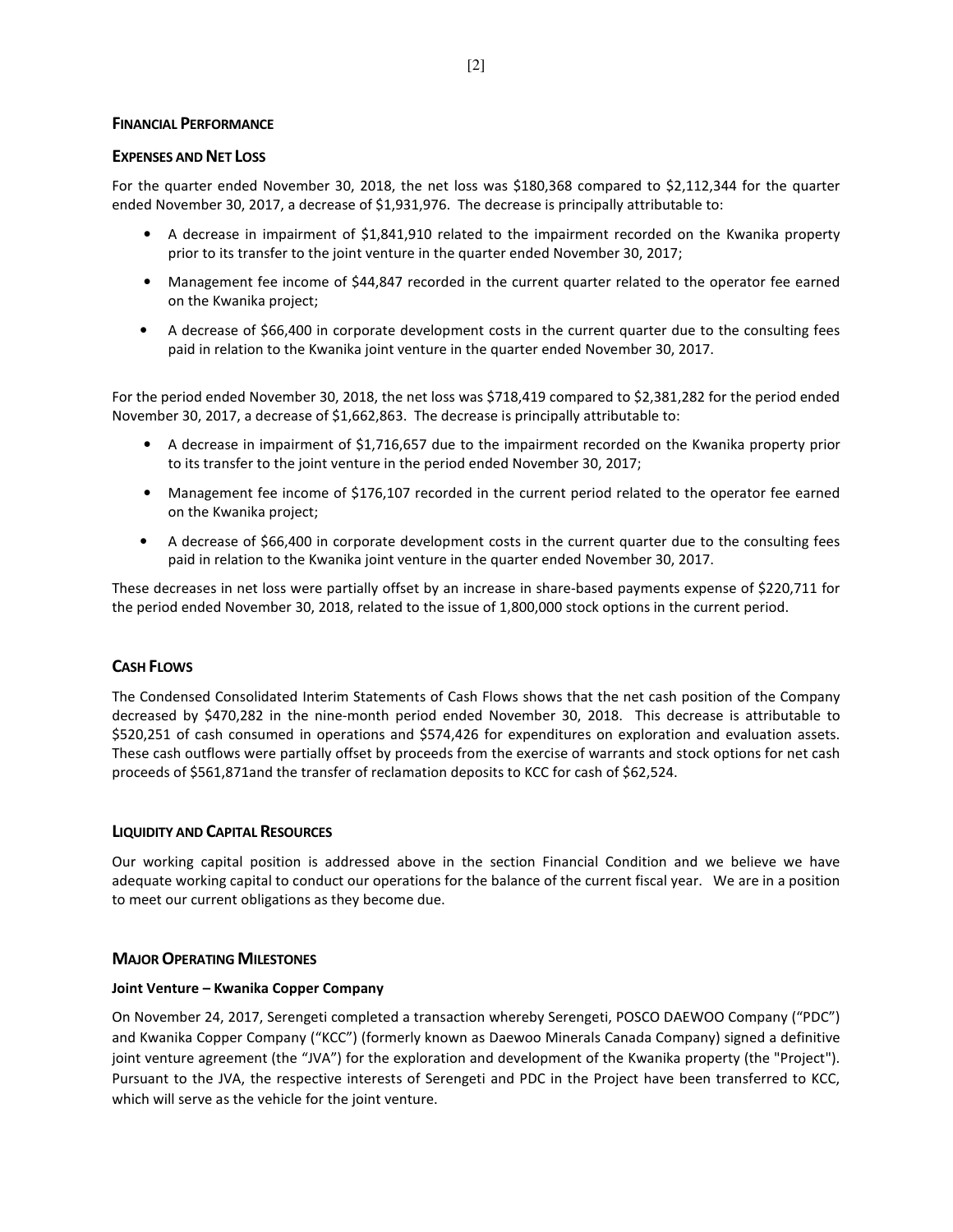Key terms of the JVA and KCC structure include the following:

- PDC contributed a total of \$8.3 million in cash and holds 8,200,000 common shares of KCC (representing 35% of the total issued shares of KCC).
- Serengeti contributed the Kwanika property, in exchange for 15,228,571 common shares of KCC (representing 65% of the total issued shares of KCC).
- Serengeti retains operatorship of the Project and is entitled to receive a \$700,000 operator's fee as the first disbursement from the Project funding.
- The Board of Directors of KCC consists of five individuals, three appointed by Serengeti and two appointed by PDC.

#### **Kwanika Project Activity**

A Preliminary Economic Assessment ("PEA") was completed by Moose Mountain Technical Services on April 3, 2017 and an independent NI 43-101 compliant Technical Report was posted on SEDAR on April 28, 2017. The PEA evaluated a 15,000 tonne per day combined open pit and underground mining operation, centered on the highestgrade portion of the Central and South Zones on the Kwanika property. A summary of the results of the project evaluated in the PEA is as follows:

| Category                                          |    | <b>Units</b> | <b>First 8 Years</b> | <b>LOM</b> |
|---------------------------------------------------|----|--------------|----------------------|------------|
| <b>Tonnes Milled</b>                              |    | Κt           | 43,201               | 78,855     |
| Average Grade                                     | Cu | ℅            | 0.466                | 0.381      |
|                                                   | Au | g/t          | 0.539                | 0.357      |
|                                                   | Ag | g/t          | 1.391                | 1.398      |
| <b>Metal Production</b>                           | Cu | M lbs        | 403.462              | 600.635    |
|                                                   | Au | Moz          | 0.561                | 0.673      |
|                                                   | Ag | Moz          | 1.449                | 2.659      |
| Throughput                                        |    | tpd          | 15,000               |            |
| Mine Life                                         |    | Yrs          | 15                   |            |
| Net Cash Cost of Production<br>$(C1)^*$ per lb Cu |    | US\$         | \$0.70               | \$1.20     |

**Kwanika Project PEA (2017) Production Statistics** 

*\* Net Direct Cash Cost (C1) is an industry standard measure that represents the cash cost incurred at each processing stage, from mining through to recoverable metal delivered to market, less net by-product credits.* 

*Direct Cash Costs cover: Mining, ore freight and milling costs; Mine-site administration and general expenses; Concentrate freight, smelting and smelter general and administrative costs; Marketing costs (freight and selling).* 

| ZUIT Project base case economics:             |                              |                                   |                 |  |  |  |  |  |
|-----------------------------------------------|------------------------------|-----------------------------------|-----------------|--|--|--|--|--|
| <b>Commodity Prices Assumed</b>               | US \$2.90/lb Cu \$1270/oz Au |                                   | \$19.00 / oz Ag |  |  |  |  |  |
| US\$ / CDN\$                                  | 0.77                         |                                   |                 |  |  |  |  |  |
| <b>Initial CapEx</b>                          | CDN \$476 million            |                                   |                 |  |  |  |  |  |
| <b>LOM Sustaining Capital</b>                 | CDN \$37 million             |                                   |                 |  |  |  |  |  |
| <b>Cumulative Cash Flow (pretax/aftertax)</b> |                              | CDN \$710 million / \$475 million |                 |  |  |  |  |  |
| NPV at 5% (pretax/aftertax)                   |                              | CDN \$411 million / \$255 million |                 |  |  |  |  |  |
| NPV at 7% (pretax/aftertax)                   |                              | CDN \$324 million / \$191 million |                 |  |  |  |  |  |
| NPV at 8% (pretax/aftertax)                   |                              | CDN \$286 million / \$163 million |                 |  |  |  |  |  |
| NPV at 10% (pretax/aftertax)                  |                              | CDN \$220 million / \$114 million |                 |  |  |  |  |  |
| IRR (pretax/aftertax)                         | 21.1%/16.6%                  |                                   |                 |  |  |  |  |  |
| Payback (pretax/aftertax)                     | $3.7/4.0$ years              |                                   |                 |  |  |  |  |  |

# **2017 Project Base Case Economics:**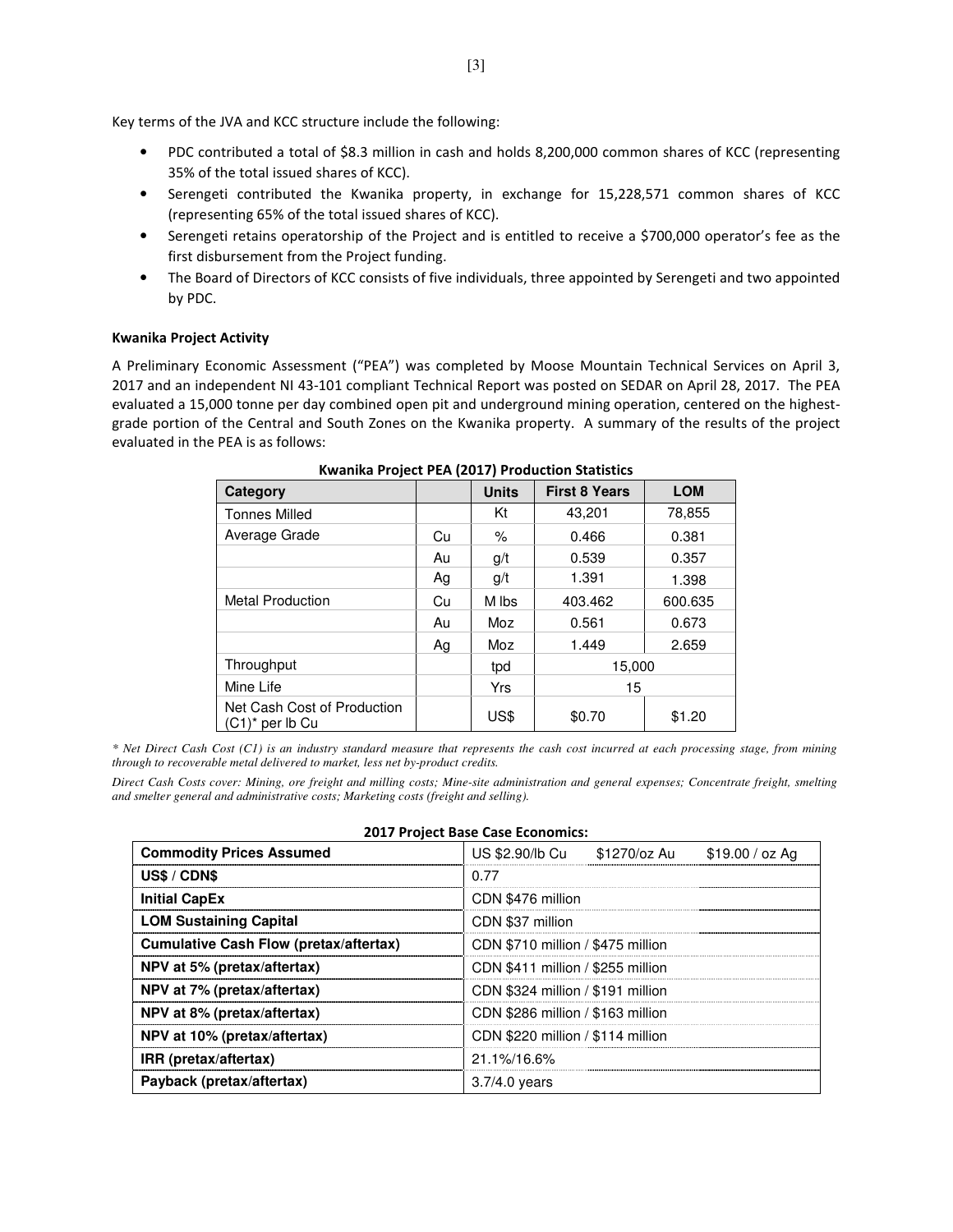The PEA recommended advancing the project to a higher level of study leading to a PFS and eventually to a Feasibility Study. The immediate work will require field work and data gathering for prefeasibility engineering and baseline environmental studies in preparation for consultation with First Nations, sustainability discussions with local stakeholders and preparations for permit applications with regulators. This will include additional drilling to improve the modelled resource classification, geotechnical drilling, starting long duration waste rock characterization studies, and background environmental field surveys.

The cost of this recommended program over a two-year time frame has been estimated at \$6,985,000 and KCC is, at the date of writing, proceeding with the advancement of a PFS for the project. On May 17, 2018, KCC and the Company announced that Merit Consultants International had been selected to lead a consortium of geotechnical, environmental, metallurgical, resource, open pit and underground mining, tailings/waste/water management, hydrology and hydrogeology specialized consultants in the conduct of the PFS which is estimated to be completed in mid-2019.

On May 29, 2018, KCC announced that it had signed an exploration agreement with Takla Lake First Nation providing for communication protocols and mutually beneficial collaboration between KCC and Takla, thereby providing certainty to the Company as the Kwanika project advances through prefeasibility.

On June 28, 2018, the Company announced that KCC had mobilized two diamond drills and technical crews to the Kwanika Copper Gold Project as part of the ongoing completion of the partner- funded PFS, expected in mid-2019. Approximately 8,000 meters of drilling was planned, including 6,600 meters in twelve holes in support of detailed open-pit and underground engineering design and resource upgrade drilling for the Central Zone, as well as deepening prior drill hole K-16-179 (which intercepted 59 metres grading 0.26% Cu and 0.29 g/t Au at 903 meters - SIR News Release dated September 22, 2016).

The main objectives of the PFS are to:

- Develop a new strategic mine plan to improve upon previous PEA economics, focusing on the highest grade/highest margin options;
- Seek to reduce, defer or stage, project capital expenditures;
- Improve the geological interpretation, and by extension, the geological model that forms the basis for a new resource estimate for the project;
- Seek to improve the grade and expand the tonnage of the existing mineral resource to enhance potential feed grades to both the open pit and underground block cave in a revised mine plan;
- Improve the technical and economic mine designs to a PFS level of accuracy, particularly for the open pit and underground mine plans, metallurgy and process design, and infrastructure engineering with geotechnical and metallurgical drilling, sampling and testing;
- Identify any key environmental concerns including potentially acid generating rock units and sensitive ecological areas;
- Identify sites for key mine and plant installations such as the underground portal, plant, tailings and waste rock;
- Develop a plan for surface water management, access routes and other facilities including power supply;
- Engage with local communities including the Takla Nation to address concerns and ensure their continued involvement with and support for the project;
- Identify and address any potential flaws and project risks in order to mitigate these with engineering solutions;
- Develop, to a PFS level, project mine scheduling, capital and operating expenses and an optimized project revenue/cost model and determine the project economics.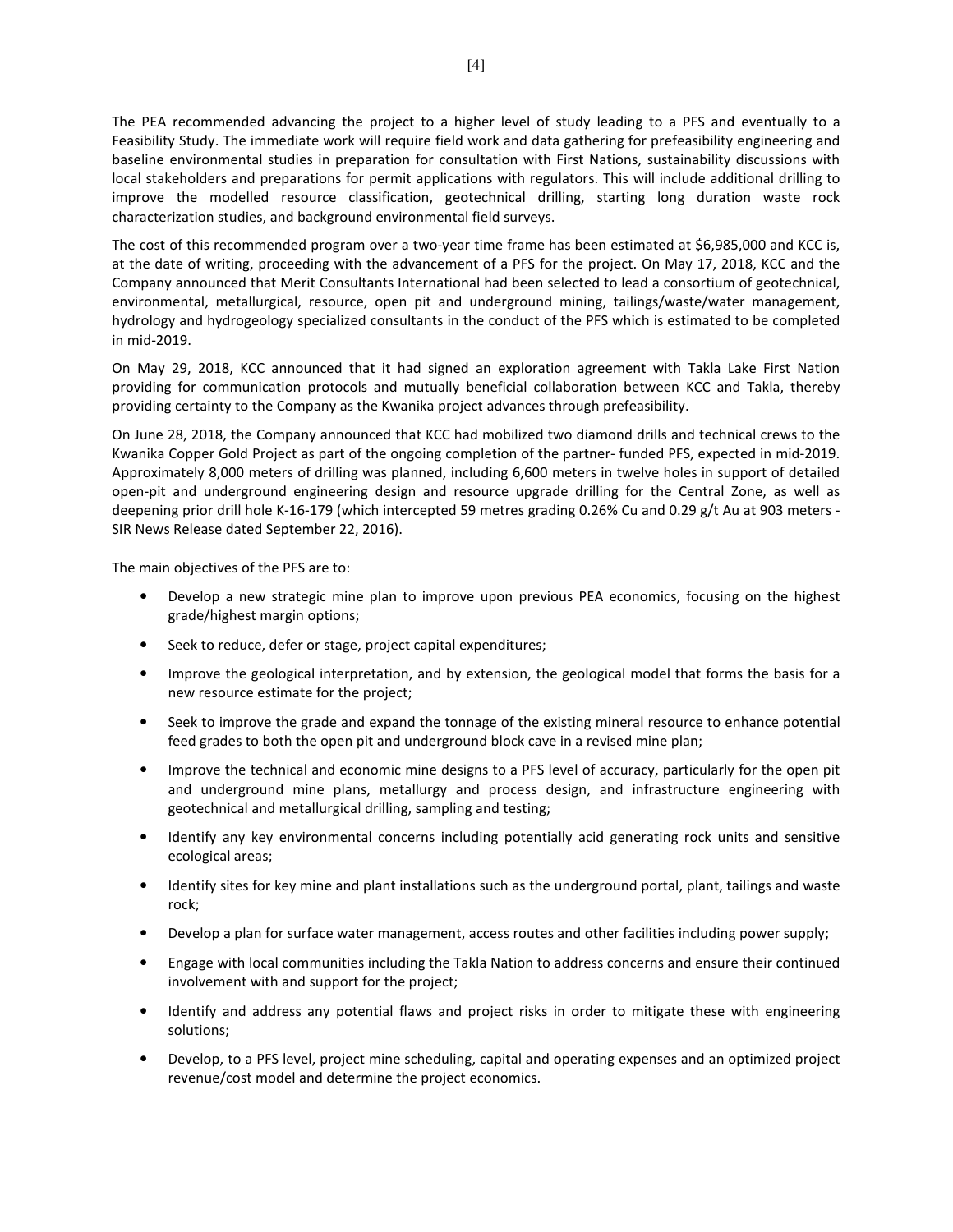All of the relevant independent qualified persons have completed their site visits and site reconnaissance and mapping have been completed along with initial baseline work by the environmental team. Surface geotechnical investigations, focusing on soil conditions at various sites are also complete.

The key items still to be addressed in the PFS, with comments on their current status, are summarized below.

## 1) Refine the resource estimate and investigate geotechnical, groundwater and geochemical conditions.

KCC completed 7,411m of core drilling in 21 holes in September. The drilling program was designed to support detailed mine design and resource upgrade drilling and results have been published (see news releases dated October 18, November 13, and December 5, 2018). The new drill hole assays will be incorporated into the revised resource estimate and geological model, both of which are key inputs for the open pit and underground block cave design. KCC anticipates completion of the revised resource in late January or early February 2019. Interpretation of hydrogeological, geotechnical and geochemical data sets gathered during the 2018 program is underway.

## 2) Metallurgical testing and process design.

Metallurgical test work has been initiated and will be used as a key input to process design, mill flow sheet, and results are expected to be delivered early in Q2 2019.

## 3) Open pit and underground mine design

Open pit design work for the Central Zone will utilise the revised resource estimate and block model which are due for completion in late January or early February 2019. Conceptual pit and underground mine plans are underway in parallel with the revised resource modeling to include information gained from the field season. In the next few months the Company also expects to identify the preferred alternatives for pit size and depth, the portal location, underground mine layout, plant site, preferred alternatives for tailings storage facility, and the mine rock waste sites for potentially-acid generating and non-acid generating rock. When the updated resource model is available in Q1 2019, these concepts will be refined into the PFS mine plan, scheduled for completion in early Q2 2019. At around the same time, the Company expects completion of the revised project site layout.

### 4) Tailings, waste and water management

During the 2018 drilling program, targeted geotechnical, geochemical and geophysical programs were completed in order to gather the information required to develop a list of potential tailings, waste and water management solutions which will be refined throughout the PFS. Background work for alternative tailings, waste and water management methods, processes and sites are currently being formulated. As preliminary concepts are consolidated, consultation with First Nations and stakeholders will be undertaken in order to include and address specific concerns and concepts before preferred alternatives are selected and advanced.

### 5) Project infrastructure

An evaluation of infrastructure alternatives is currently being completed by the Study's infrastructure engineering team based on 2018 field observations and a review of current and historical databases. Conceptual designs for the electrical transmission line and availability of electricity to the project are currently in progress, which involves consultation with BC Hydro and others. Access road alternative routes have been identified and more detailed information is being assembled for evaluation.

# 6) Environmental benchmarking

KCC is working on a number of fronts in order to understand the existing environmental and socio-economic conditions in the area around the Kwanika project. Beginning in the Spring of 2018, environmental baseline studies were initiated which includes gathering detailed hydrological and hydrochemical data from local streams, installation of a meteorological station for year-round data capture, ecological and wildlife studies, and a study of local soil conditions.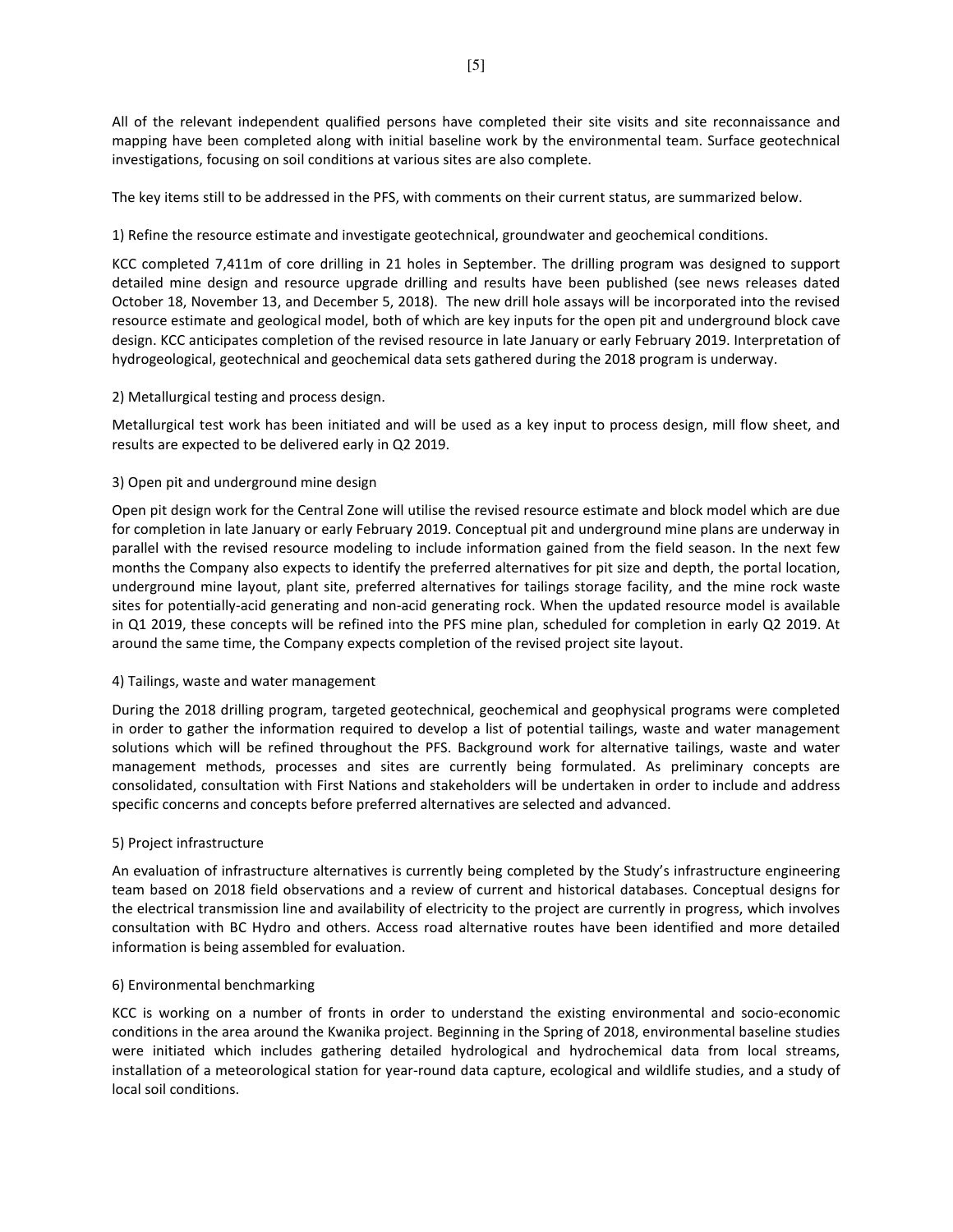#### 7) Socioeconomics and First Nations

The Takla Nation worked alongside KCC to oversee the environmental conduct of the 2018 field program and manage aspects of, and deliverables for, environmental field-testing programs. KCC is committed to maintaining a strong relationship with the Takla Nation, in part governed by the exploration agreement, but also building on the positive relationship that has existed since the initial discovery at Kwanika more than ten years ago. KCC is committed to maintaining this supportive relationship as the project advances.

### 8) Summary

The final deliverable, scheduled for mid-2019, will be a NI-43-101 PFS-level mine design, reserve and resource statement with associated documentation, and a summary technical report.

#### **Other Projects**

On March 4, 2018, Serengeti announced an option agreement to acquire a 100% interest in the Atty property from Finlay Minerals Ltd. and a similar interest in the adjacent ATG property from Electrum Resource Corp. ("Electrum"). Combined with the Company's UDS property, Serengeti now controls 6800 Ha of highly prospective ground immediately adjacent to the Kemess mining district.

On August 9, 2018 the Company announced that it had begun a field program on the Atty optioned property located adjacent to the Kemess Mine and on September 24, 2018 reported the results of that program the principal finding of which was the identification of a high priority drill target known as the Kemess East Offset target.

On September 27, 2018, Serengeti announced the results of a geophysical program conducted on the Croy Bloom property, the principal finding of which was the identification of a strong induced polarization anomaly lying below the limits of prior drilling on the Soup Ridge portion of the property, which holes encountered encouraging values of copper and gold; the new target is a high priority for future drill testing. During the period ended November 30, 2018, the Company acquired net smelter return royalties of 0.75% on each of the Thor Marmot and Deer Lake Properties located in the Kemess and Kamloops Mining Districts from Electrum as well as a payment of \$10,000 in exchange for Portable Assessment Credits that the Company transferred to Electrum to enable Electrum to advance the legacy claims on both properties for the maximum allowable five-year period.

On November 29, 2018 Serengeti reported the results from the summer's exploration on eight individual early stage properties known as Search III Project. Encouraging results were reported from three of these including a particularly high-grade copper-silver mineralized occurrence located on the Arjay property.

Serengeti also holds a 100% interest in fifteen properties and a 56.3% interest in one additional property in joint venture partnership with Fjordland Exploration Inc. All properties are located in the Quesnel Trough of British Columbia. The Quesnel Trough is host to the Kemess, Mt. Milligan, Mt. Polley, New Afton, and Copper Mountain porphyry copper-gold deposits. Details of Serengeti's property portfolio in BC can be found on the Company's website at www.serengetiresources.com.

### **SIGNIFICANT TRANSACTIONS WITH RELATED PARTIES**

### **Key management personnel compensation**

During the nine-month period ended November 30, 2018, the Company incurred salaries of \$138,238 for David Moore, Chief Executive Officer, consulting fees of \$70,441 paid to a company controlled by Sheri Rempel, Chief Financial Officer, consulting fees of \$23,265 paid to a company controlled by Pamela White, Corporate Secretary, director fees of \$36,750 and share-based compensation to directors and officers of \$195,074.